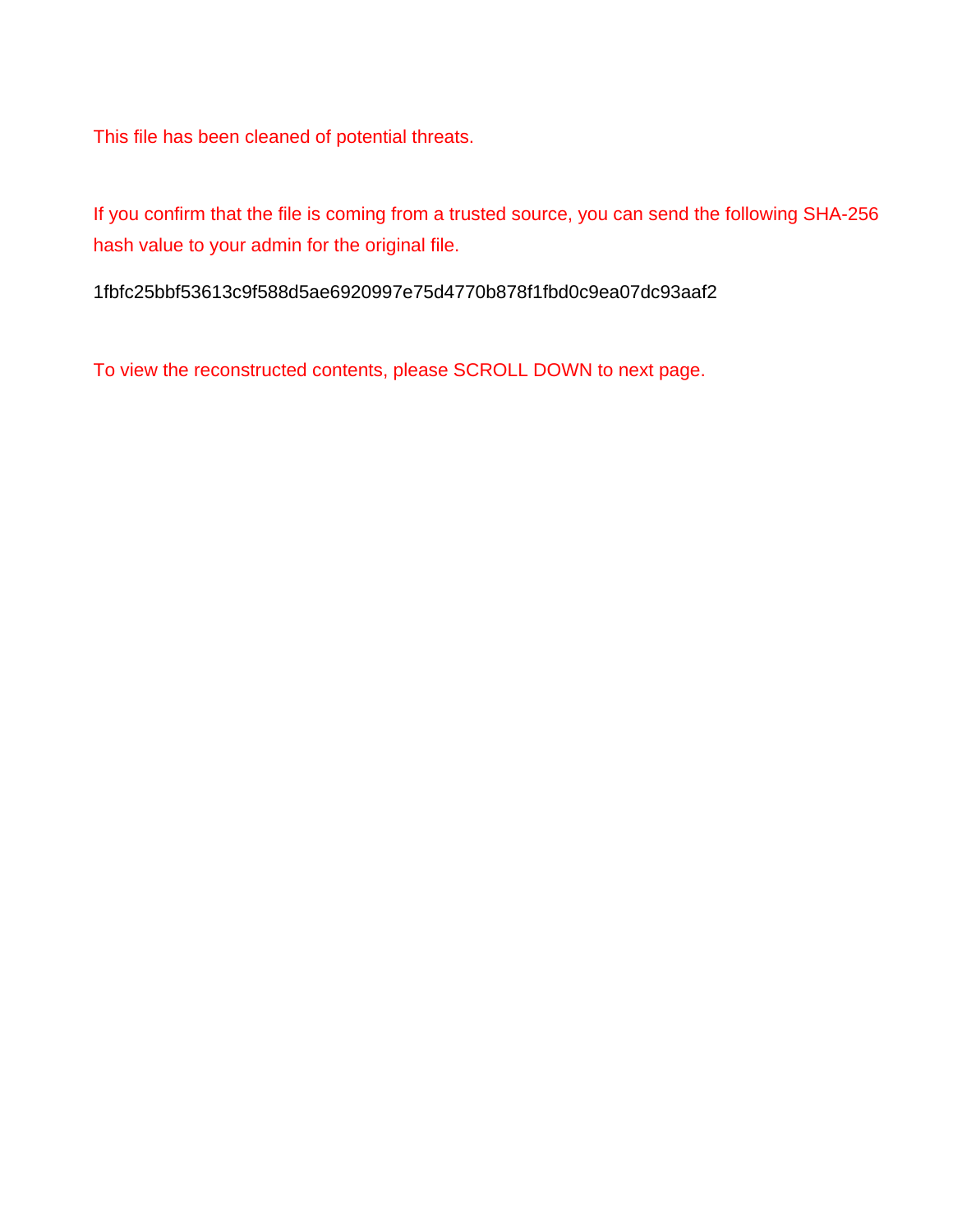

भाि**,** इंटिरा पुल के पास **,** गांधीनगर **- 382 428**

**Bhat, Nr Indira Bridge, Gandhinagar – 382 428. GUJARAT (INDIA) Tel. : + 91 – 23962000 Fax : + 91 – 23962277**

## पैनल नोटिस संख्या: IPR / TN /CIVIL-PR/ EMP /1/ 2021 इस समाचार पत्र में 30/07/2021को प्रकाशित। िुद्धिपत्र सं. 2 EMPANELMENT NOTICE NO: IPR / TN /CIVIL-PR/ EMP /1/ 2021 PUBLISHED IN THIS NEWSPAPER ON 30/07/2021. **CORRIGENDUM NO. 2**

| <u>काये का नाम:</u> | संस्थान अपने पारंपरिक आरसीसी बिल्डिंग/शेड बिल्डिंग/पूर्व  इंजीनियर किये गए बिल्डिंग                                                                                                                                                                                                                                                                                                                                                                                                                                                                                                                                                                                             |
|---------------------|---------------------------------------------------------------------------------------------------------------------------------------------------------------------------------------------------------------------------------------------------------------------------------------------------------------------------------------------------------------------------------------------------------------------------------------------------------------------------------------------------------------------------------------------------------------------------------------------------------------------------------------------------------------------------------|
|                     | उपयोगी सेवाओं सहित के लिए, भविष्य में संभावित नई परियोजनाओं के लिए                                                                                                                                                                                                                                                                                                                                                                                                                                                                                                                                                                                                              |
|                     | आर्किटेक्चरल, सिविल एंव स्ट्रक्चरल, पीएच (प्लंबिंग एवं सेनेटरी), इलेक्ट्रिकल, एचवीएसी,                                                                                                                                                                                                                                                                                                                                                                                                                                                                                                                                                                                          |
|                     | आग की जाँच, सुरक्षा, अग्निशमन एवं संरक्षा, इंटीरियर, मैकेनिकल एकॉस्टिक, वैधानिक                                                                                                                                                                                                                                                                                                                                                                                                                                                                                                                                                                                                 |
|                     | अनुमति प्राप्त करना आदि कार्यों के लिए और साथ ही मौजूदा बिल्डिंगों में डिजाइन से                                                                                                                                                                                                                                                                                                                                                                                                                                                                                                                                                                                                |
|                     | संबंधित कार्यों को जोड़ने और बदलने के लिए, 3 (तीन) वर्षों की अवधि हेतु व्यापक                                                                                                                                                                                                                                                                                                                                                                                                                                                                                                                                                                                                   |
|                     | परामर्श सेवाएँ प्रदान करने के लिए सलाहकार/आर्किटेक को सूचीबद्ध करना चाहता है।                                                                                                                                                                                                                                                                                                                                                                                                                                                                                                                                                                                                   |
|                     | (निम्न निर्माण लागत के लिए)                                                                                                                                                                                                                                                                                                                                                                                                                                                                                                                                                                                                                                                     |
|                     | 1. निर्माण कार्यों की लागत रु. 100 लाख तक है                                                                                                                                                                                                                                                                                                                                                                                                                                                                                                                                                                                                                                    |
|                     | 2. निर्माण कार्यों की लागत रु. 200 लाख तक है                                                                                                                                                                                                                                                                                                                                                                                                                                                                                                                                                                                                                                    |
| of<br>Name<br>Work  | Empanelment of Consultant/Architect for providing comprehensive<br>Consultancy services Architectural, Civil & Structural, PH (Plumbing &<br>Sanitary), Electrical, HVAC, Fire Detection, Fire protection, Fighting $\&$<br>Safety, Interior, Mechanical Acoustic, obtaining Statutory Permissions etc.)<br>for likely new projects in future for Conventional RCC Buildings / Shed<br>Building/Pre-Engineered Building with Utility Services and also for<br>Addition & Alteration design related works in existing buildings for a<br>period of 3 (Three) years for<br>1. Cost of Construction works up to Rs. 100 Lakhs<br>2. Cost of Construction works up to Rs. 200 Lakhs |

आर्किटेक्ट/सलाहकार को सूचीबद्ध करने के लिए आवेदन आमंत्रित किए गए थे, जो इसके लिए थे (i) निर्माण कार्यों की लागत 100 लाख रुपये तक (ii) शनमाय कायों की लागत 200 लाख रुपये तक, पैनल नोटिस संख्या IPR/TN/CIVIL-PR/EMP/1/2021 दिनांक 30/07/2021 देखें। हालांकि, प्रशासनिक कारणों से, 200 लाख रुपये तक की लागत के निर्माण कार्यों के लिए व्यापक परामर्श सेवाएं प्रदान करने के लिए सलाहकार/आर्किटेक्ट के रूप में पैनल बनाने की प्रक्रिया को रद्द कर दिया गया है।

Application for Empanelment of Architect/ Consultant were invited for (i) Cost of Construction works up to Rs. 100 lakhs (ii) Cost of Construction works up to Rs. 200 lakhs vide empanelment notice no. IPR/TN/CIVIL-PR/EMP/1/2021 dated 30/07/2021. However, due to Administrative